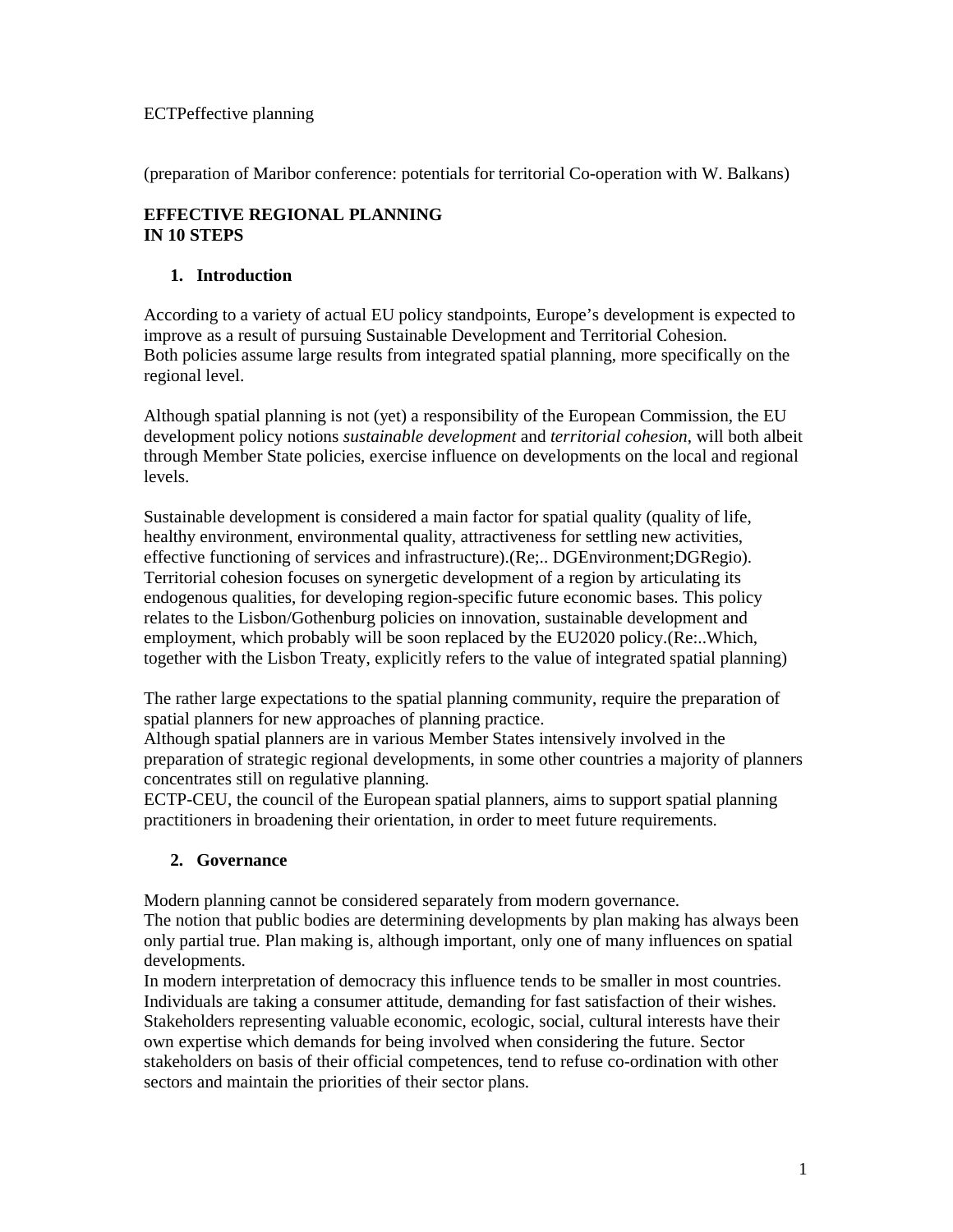Lay public does not easily accept plans prepared by their public authorities. People rightly want to fully understand the proposals and recognise their interests and ideas. That requires trust in the work of experts, which is not automatically granted.

Without general agreement about basic ideas and objectives, spatial plans can hardly become effective. This is a large challenge to planning practice, since society as well as public organisations are increasingly fragmented. The result is an increasingly fragmented physical reality.

The officially adopted EU policy option of territorial cohesion (Lisbon Treaty) is supposed to provide an adequate answer to these developments, by promoting integrated planning approaches.

Therefore, effective spatial planning requires the organisation of consensus building processes. That implies at least, open interactive involvement and extended and intensive communication with all relevant stakeholders.

# **3. Regional spatial visions**

Spatial planning processes aiming at consensus building among a large variety of stakeholders and interests, are working as good as possible towards a common spatial vision. Those visions should precede (or even make superfluous) the conventional preparation of legal plans, which remain a tool for managing the globally agreed future spatial development.

The steps towards effective spatial planning proposed here, are proposed as a way in which modern governance should address future development.

Aiming at sustainable development and territorial cohesion requires the preparation of plans beyond the local level.

Since in most member states plan preparation is a responsibility of the local level and most planning practitioners work on the local level, modern spatial policies require a shift of focus of many planning practitioners to higher scales.

The process towards a commonly supported spatial vision as presented hereunder, assumes that dedicating sufficient time and efforts in the first stages of a planning process always pays off. It is assumed that the increased probability of common understanding, ownership and support helps to overcome unnecessary barriers in later stages.

A crucial precondition is a real open attitude for interactively striving to consensus on a common vision for the region's future.

In spatial planning practice, such processes encounter several barriers. Effective process management requires approaches which address these barriers in such a way that difficulties are positive challenges for proceeding towards consensus.

Different views towards objectives, conflicting interests, competing competencies, legal restrictions, a great many difficulties are experienced as barriers for consensus building. Those difficulties partly result from a high degree of fragmentation in actual society. Even legal obligations and responsibilities of official bodies are questioned in modern understandings of democracy.

For effective planning for spatial development, therefore next issues should be addressed:

- Who has the "right" to initiate a regional planning process?
- Which interests should be considered for future development?
- Which territory must be taken into account?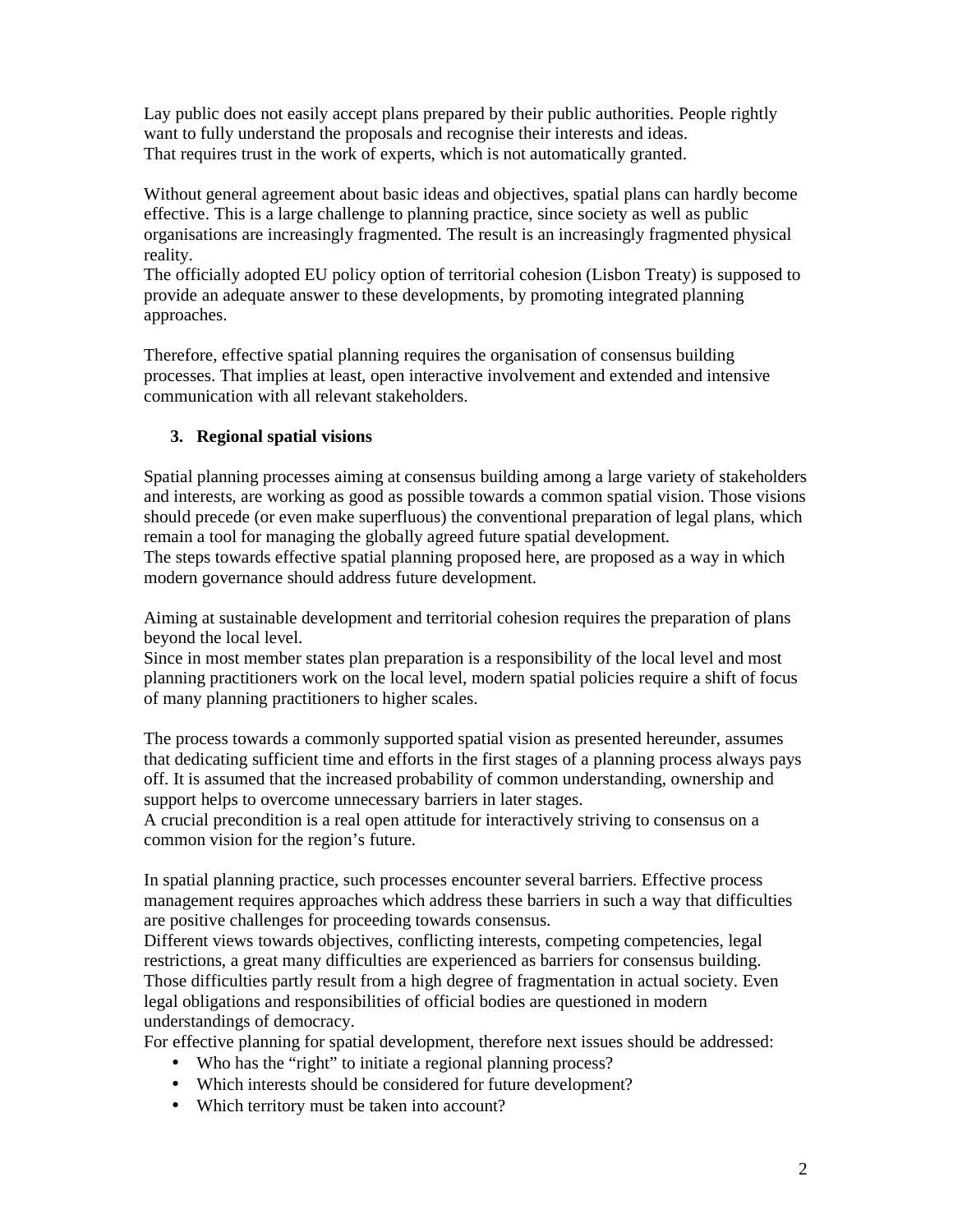- Who are relevant stakeholders, in which phase of the process?
- How should the process be organised? Which roles and responsibilities for stakeholders?
- Which issues and problems, chances and opportunities should be addressed?
- How can the process be informed by facts and fuelled with ideas?
- How should decisions be taken, with respect to responsibilities?
- How will public involvement be secured, communication organised and support obtained?
- How will the results be monitored?
- How will the achievements be flexibly secured for long term developments?
- Etc

In next paragraphs 10 steps are proposed which address the above questions aiming at effectively working towards a common vision on the development of a territory.

# **4 . Effective planning in 10 steps**

### **4.1 Starting the Process**

Anybody can take the first steps to initiate the process.

The need to think about the future of a territory can arise from any person who feels that certain problems will grow, or that developments demand for rethinking the future. It is important that such persons know the ways to connect his concerns with public and private organisations in order to create wider attention followed by well embedded action.

Preferably, public bodies responsible for decision making with regard to future developments are addressed in that early stage, because they are most appropriate and best able to start wider processes. But also other bodies can be approached which know the way.

Public servants in the spatial planning department should have an open minded attitude towards voices from society and should detect the potential spatial development implication of a request to start (re) thinking the future. If the issue of the concerns and the implications are considered important for the future, initiatives must be taken: First the political responsible persons should be convinced that the request from society deserves the start of a broad and probably expensive policy preparing process.

The exploration of the issues at stake must be started. Interviews with a broad selection of possible stakeholders will provide information and views which may lead to further actions.

### **4.2 Invite all relevant stakeholders**

The first exploration of the implications of the concerned issues should orient on an overview of all interests which might be affected. Planners can do that.

Affected interests might be of all possible kinds: natural resources, economic activities, criminality, traffic problems, .. nothing excluded.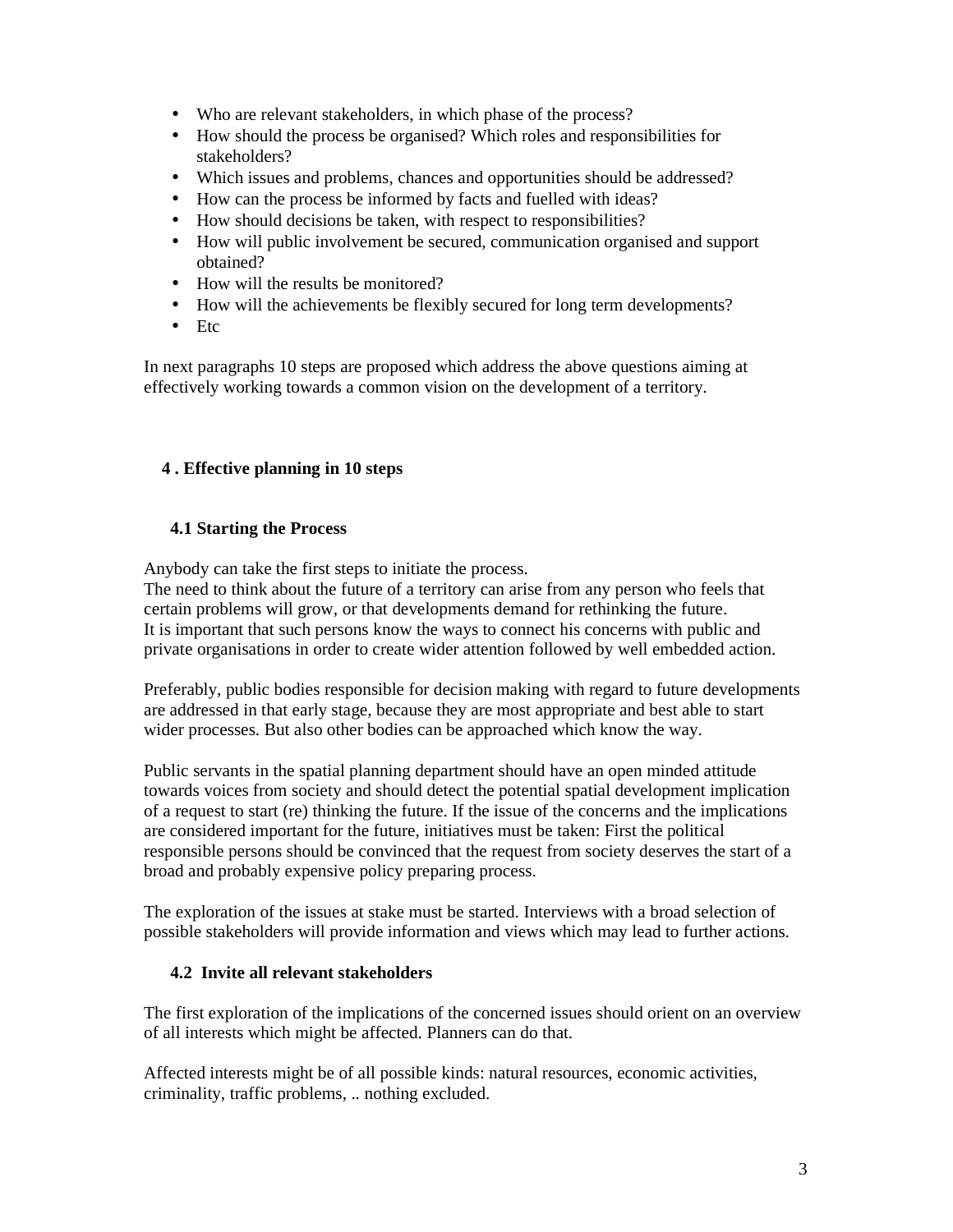But a preliminary global analysis should critically assess whether all interests are equally relevant for future developments. Some interests which are symptoms of other developments might be considered of secondary order. Some interests might be very local.

In open discussion with stakeholders, a selection must be made, of stakeholders relevant in this stage. The others will remain informed during that stage and might be involved in later stages of the process.

Since every local or regional interest can be seen as part of wider related interests, the size and spread of the various relevant interests must be identified.

*Natural values should be considered within the frame of ecologic networks (Natura 2000), Traffic problems must be seen in the whole of main road networks,* 

*Economic activities within the relevant clusters of economic activities/chains of production or services.* 

*Housing problems are part of regional housing markets* 

*Education aspects must be regarded within the networks of schooling facilities of different levels.* 

*Employment should be related to regional markets of workforce.* 

Different networks cover different territories.

Representatives of stakeholders, who are able to look beyond sector boundaries and beyond administrative boundaries, are of great value for discussing the future. They should preferably be included in the list of participants.

The list of representatives of stakeholders can only be completed after next step: the definition of the region at stake.

# **4.3 The region**

Since spatial development is driven by forces like economic investments, nature conservation, migration, pollution etc which can only partly be influenced by public interventions, it is of great importance to define the area of the region under consideration not in the first place by administrative boundaries, but by issues.

Territories affected by specific developments and territories offering specific opportunities are not defined by legal boundaries.

Therefore the planners should be so open minded that they propose to consider territories which go beyond the boundaries of the public body they work for. Their political responsible authorities should support thinking beyond the administrative boundaries.

In order to define the territory that will be considered in the process aiming at consensus building about a common vision for the future development, all relevant functional networks should be considered.

Each of those networks cover different areas, since they consist of relations between activities and objects, between different cities and regions. Such areas are not bound by administrative borders between municipalities, regions or countries.

In order to concentrate the shaping of a spatial development vision on opportunities, it is essential to identify the territory which will be relevant for future developments, economic activities as well as natural/cultural values.

The area where relevant overlapping networks show most intensive interrelations should be determining for defining the borders of the region under consideration. Those boundaries are probably not clear lines but will consist of more or less fuzzy zones.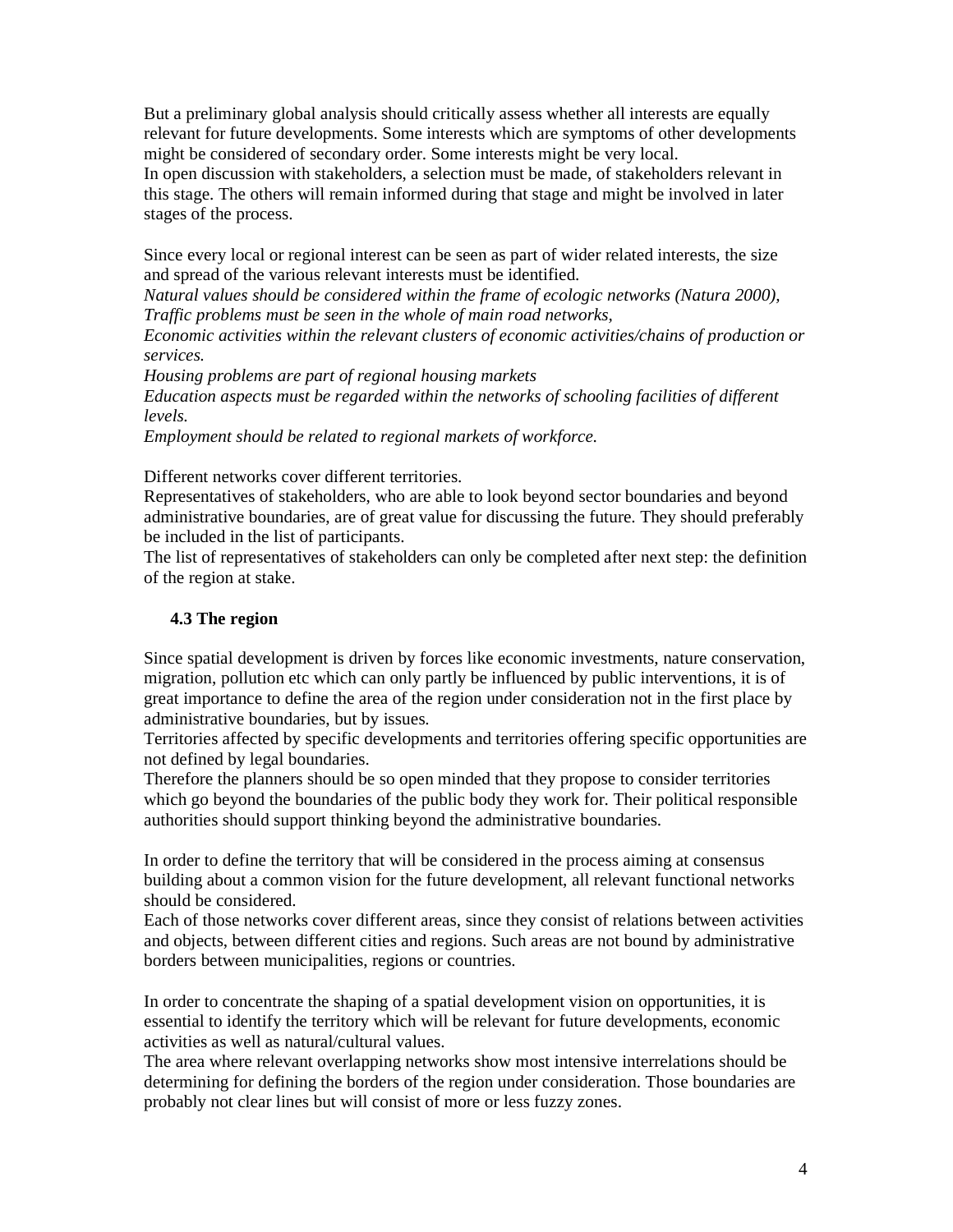It will be clear that the undefined term "region" refers to any territory beyond that of a local municipality. Therefore it is important to establish, even in fuzzy terms, early in the process which is the territory when the term "region" is used.

The invitation of stakeholders for participating in the process will be based on the territory which will be taken into consideration.

# **4.4 Organizing the process**

The process aiming at consensus in a "region" about the direction of future development, can be referred to as shaping a common vision on the region's future.

This complex and vulnerable process should be organised very carefully:

It should be open to all relevant influences, it should be flexible to unforeseen information, it should respect relative minor interests, strategic stakeholders should play important roles, public responsible politicians should act as serving society and at the same time offer guidance, it should be future oriented and result in broad agreements on goals, objectives, and solutions which determine the main direction of development, it should build on public support.

In short, modern governance must be practiced when working together on a common view for the regional future.

This open, interactive process of integrated strategic planning must be agreed explicitly with the stakeholders, specifying in a flexible way:

1. The list of participants (see step 2)

2. The goal of the exercise, describing the issues to be addressed.

3. The roles of different participants: which legal responsibilities are in force, which party is entitled to decide, who organises the process, who prepare proposals, which group advices decision makers, how will be decided, how will wider groups be involved, who will be responsible for communication, what is the commitment of participants, which participants may be replaced by others in different stages of the process, etc

4. The envisaged time schedule of the process, indicating the various steps (1-10), specifying moments of deciding and moments of formalizing agreed achievements.

It would be good to inform the wider society about the progress of this stage and organise meetings which might bring new information and views, which can be adopted and included.

### **4.5 SWOT- analysis and benchmarks should be prepared.**

In order to avoid fuzzy discussions based on misinformation and non-realistic ambitions, the preparation of a SWOT-analysis and the benchmark of strategic economic activities or natural and cultural qualities, is an essential step.

Planners and other experts can prepare and inform those actions, but the SWOT-analysis should be a real interactive process. Although experts must inform the study, the SWOT analysis must not be presented as a completed expert's report. Expert's reports tend to be read, agreed, adopted, filed and forgotten.

But the result of this action should be that all participants should discover and get convinced about the very specific opportunities and chances for future development which are real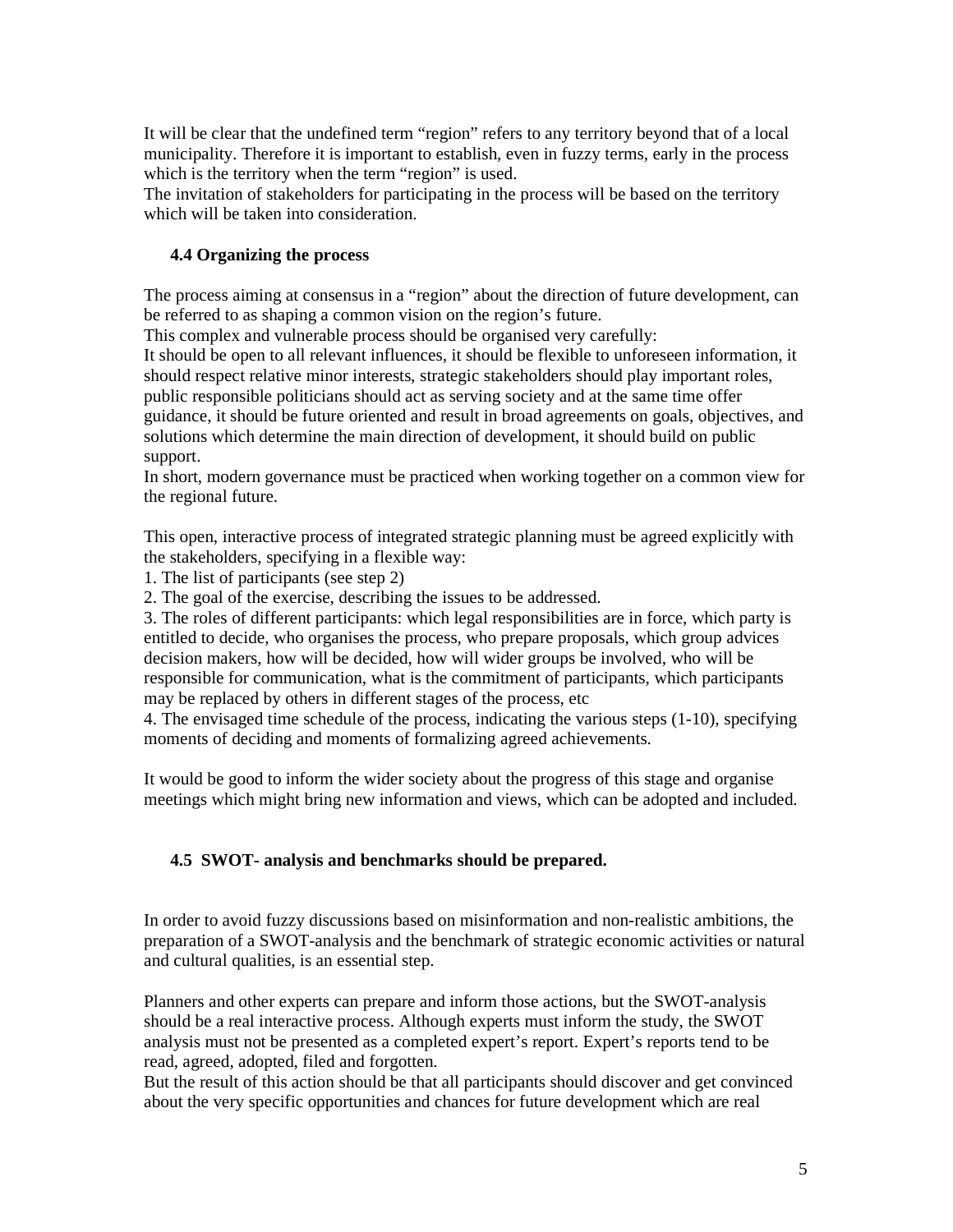unique and distinctive for their region. Also benchmarking is very helpful to get to realistic ambitions. The position of the specific region on a ranking of regions which are more or less comparable should be established. The regions to compare with can be located every where, important is comparability in terms of economic, functional, cultural and natural characteristics which are relevant for specific opportunities of development. This step is extremely helpful to focus the discussions among participants on real opportunities, based on existing endogenous qualities.

The resulting information should be agreed as common basis for further steps in the process.

Planners can play an important role in identifying and articulating existing qualities, analysing problems, gathering information for SWOTs and benchmarks, draft conclusions and organise sound discussions.

Interactively discussing the issues leading to a SWOT and to benchmarks has as a side effect that the participants coming from different backgrounds, develop more mutual understanding about the thinking and values of the other, public and private parties.

More understanding is also helpful to shift attitudes. Different interests are not always conflicting interests, often only different weights are given to the same values.

The agreements on SWOT and the adopted benchmarks should be widely published. Meetings open to the wider public and "secondary" interests can provide new views, which should be taken into consideration.

### **4.6 Objectives, criteria**

The discussions to establish and adopt a SWOT-analysis should be elaborated in a list of objectives of the participants. During extensive discussions it becomes clearer and clearer: what is the perspective of different participants, what are they really aiming at?

The discussions should critically focus on agreeing on an extremely short selection of opportunities for future development. It is essential that the conclusions will be the agreed conclusions of the participants and not only views of some experts.

In this stage it is all about spearheads. It is normally really difficult to keep those spearheads sharp. Being real selective is anyhow the big challenge in this stage of the process: being satisfied with a list which results from a compromise about too many opportunities will not sufficiently focus future efforts.

This stage should conclude in a combination of one to three specific promising economic activities which may constitute the future economic basis of the region, and a few specific distinct aspects of the quality of life, together establishing the relative position according to the ambitions. Thereby strategic issues which are conditional for successful development must be identified. The conclusions of step 4.5 about SWOT and benchmarks provide the needed information.

A small step further is to reformulate objectives into a list of criteria of "good" (wished-for) spatial development.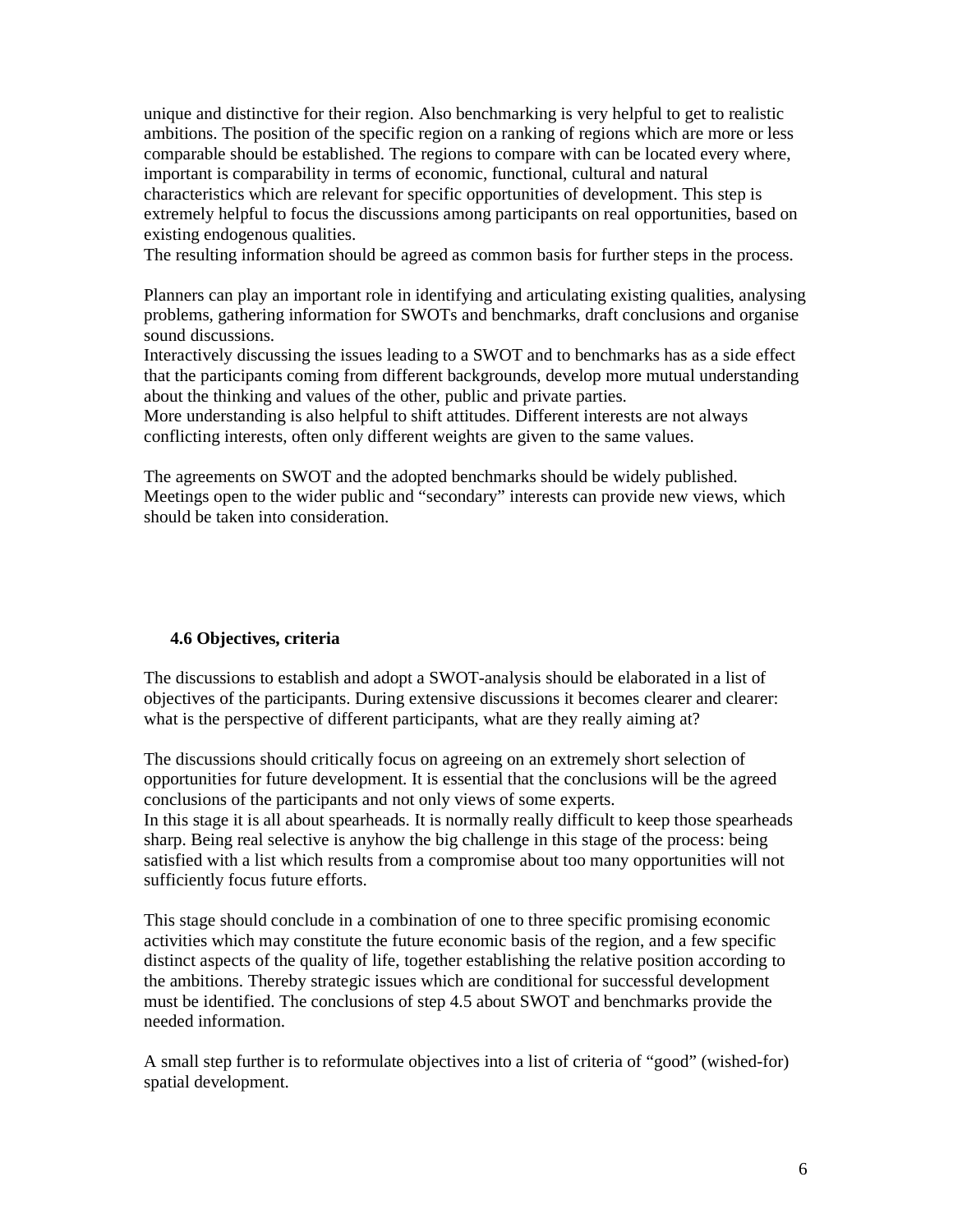The results of this step in the process should be formally adopted by the participants in the process and then by the councils which have formal responsibility for spatial development.

Also the results of this stage should be opened for wider discussions. "Forgotten" issues, aims and views should be related to the agreed objectives. Sometimes it is about semantics, sometimes about symptoms of other issues, sometimes new issues should be adopted.

# **4.7 Sketch scenarios**

Spatial planners should in this stage, elaborate mapped models for possible future development. These scenarios, based on different ways in which the objectives of future development can be imagined, offer a tool for structuring further discussions among the participating stakeholders. Maps show interrelations and consequences in a single overview. The scenarios should be presented for consideration in comparable ways: maps with similar legends and clarifying reports structured equally.

In 3-5 maps, different combinations of the location, size, distribution of densities, mutual relations and connectedness of the main land-use types must be shown, together with the related infrastructure, projected over maps of the actual situation.

The time perspective of the scenarios should be longer than participants are used to. The point is that considerations should go far beyond actual (political) issues, problems and projects. When considering the possible future situation after 25 or 30 years, the discussions will concentrate on objectives rather than on actual problem solving, with the related conflicts of competence.

The direction of future development is the subject of a development vision rather than planning concrete problems and projects.

Sketching the scenarios can be done in an open, interactive way: planners can draft first proposals which are presented in such a way that differentiation into 3-5 models can result from discussions about preferences of different groups of stakeholders.

The resulting maps show the effect of the different weights attributed to different values by the participants.

They reflect more or less different development visions.

If those different possible visions on the future of the region, reflect in a comprehensible way different attitudes of individuals in society (social, liberal, green, etc) than those groups can recognise their interests in the scenarios.

By presenting the scenarios to the wider public, and organise an open discussion on consequences and preferences, more groups than those directly involved (the relevant stakeholders) may recognise the way their interests are secured or neglected. Discussion and requests for comments may result in unexpected information and views. These results should be considered carefully for including or correction.

The outcomes of this evaluation of the "new" information must also carefully be communicated.

### **4.8 Analyse Scenarios**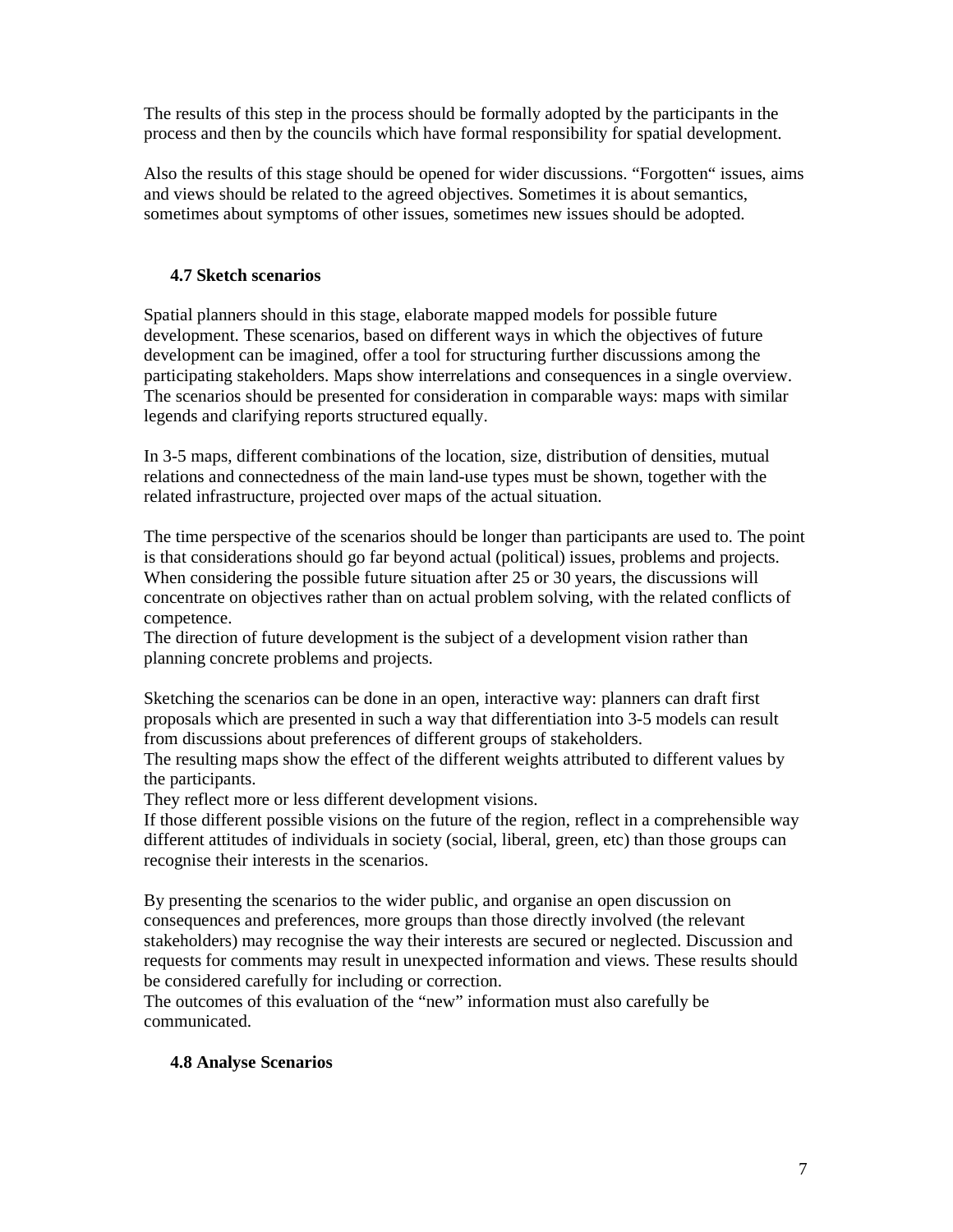By comparing the scenarios in a new set of meetings of the participants, a selection process of the model which offers most promising best opportunities, will start.

Open discussions, offering the opportunity to express first impressions of the scenarios by all participants, should fast be followed by a more systematic comparison.

The open discussion should preferably be organised in terms of identifying advantages and disadvantages of the various scenarios, using purposely these quite relaxed qualifications which does not exclude certain solutions.

More systematic analysis can then be started by comparing the scenarios with the criteria which resulted from step 4.6.

Simple scoring with pluses, neutral zeros and minuses, results in a first evaluation.

Also this stage of the work may take time: extensive discussions may lead to more refined evaluations.

But also better understanding and trust among the different participants will grow most probably.

During the discussions in this stage of the process, participants will experience several important things:

- that certain part-solutions can easily be transferred to other scenarios;
- that different weighing of values does not necessarily end in conflicting interests or conflicting claims for space;
- that there are more solutions than only one for meeting certain wishes;
- that seemingly conflicting interests can exist in the same territory if they are not directly confronted to each other by juxtaposition..

Most probably, the participants will agree on making one or more new scenarios which combine detected advantages and opportunities in a new way.

The expertise of planners can assist and facilitate that process by providing information, examples, solutions, sketching new scenarios. More and more the results of this process in which scenarios are used as tools for structuring the discussions, will gain ownership of all participants.

### **4.9 Optimizing/Priorities**

Best scoring scenario(s) of stage 4.8 can be improved by including part-solutions of other scenarios or by designing new solutions for remaining problems. Also composing a new scenario on basis of all previous considerations may optimize the results. After evaluation, according to the criteria of stage 4.6 the participants can agree on the best, optimal scenario as being their provisional common vision on the region's future. This result should explicitly be called provisional, because still open for moderation.

Next the provisional result should be discussed in interactive meetings with all relevant stakeholders and the public. Those meetings must be focused on detecting possible improvements. Carefully considering the proposed improvements and explicitly adopting, amending or refusing the proposals on basis of respectful argumentation is then needed. The conclusions must again be communicated to the wider public.

The achievements up to this stage may be called *the common vision* on the development of the region, and should be agreed explicitly among the participants.

Finally a tool for monitoring and evaluation of the progress and for eventual revising documents must become part of the agreed vision.